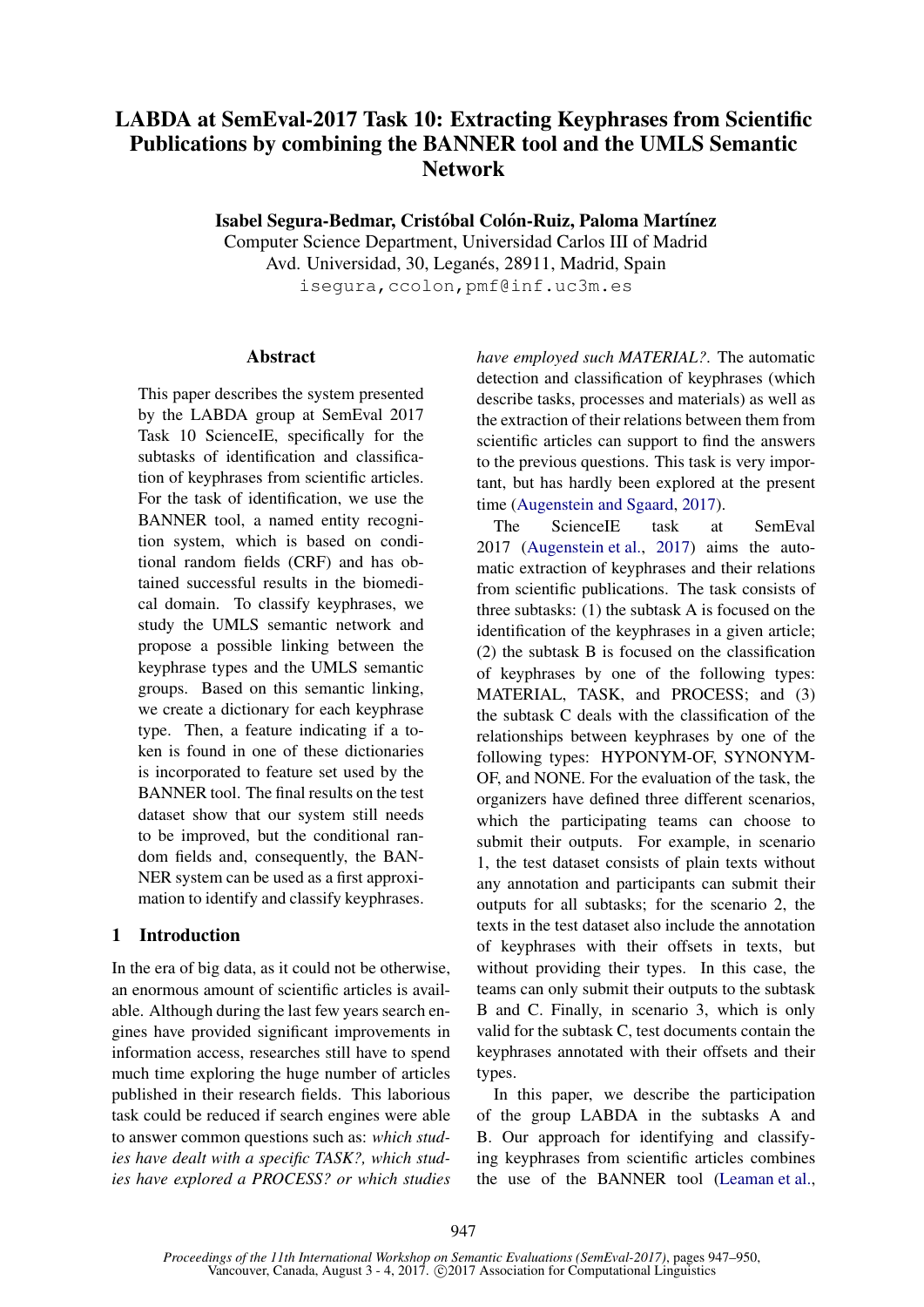2008) and the UMLS semantic network (McCray,  $1989$ <sup>1</sup>. The paper is organized as follows. Section 2 describes our approach. Experiments, results, and discussion are described in Section 3. Finally, the paper is concluded and future work is proposed in Section 4.

### 2 Combining the BANNER tool and UMLS to identify and classify keyphrases

This section describes the system proposed by the LABDA group for participation for subtask A and B. BANNER is a named entity recognition (NER) system, which is based on conditional random fields (CRF). CRF is a class of statistical modelling method for sequence labelling and makes use of a rich set of lexical and syntactic features. Based on successful results provided by this approach for NER in the biomedical domain (Krallinger et al., 2015; Wei et al., 2015; Segura-Bedmar et al., 2015), in this paper, we explore the recognition of keyphrases as a sequence labeling problem by using the BANNER tool. This tool is designed to maximize domain independence and allows to recognize named entities from different domains.

BANNER has a 3-stage pipeline, whose input is a sentence. The first process splits the sentence into tokens. Then, each token is represented by a set of features: lemma, prefixes and suffixes of up to 2, 3 and 4 characters, bigrams and trigrams, as well as a series of regular expressions to normalize numeric values. Moreover, the word-class feature also normalizes the possible forms of a token based on their letters by converting upper-case letters to 'A', lower-case ones to 'a' and numbers to  $'0'$ .

We also incorporate a new feature that indicates if the token is found in a given dictionary. In particular, for each type of keyphrase (TASK, MATERIAL, PROCESS), we define a dictionary based on the semantic groups of UMLS. To create these dictionaries, we studied in depth the UMLS semantic network and proposed the links between the keyphrase types and the UMLS semantic groups shown in Table 1. Then, we traverse the UMLS methatesaurus and their terms are stored in their corresponding dictionary based on the classification shown in Table 1. The UMLS semantic groups as well as their semantic types can be found at https://semanticnetwork.nlm.nih.gov/. Thus, if a token is found in one of the three dictionaries, the feature is set to the name of the dictionary.

To label tokens, we try with different IOB tagging schemas (O=outside, B=beginning of an entity, I=inside of an entity, E=end of an entity, W=a single entity). Finally, a CRF model is trained using the features for each token from the training data. We consider the three types of keyphrases as the three possible types of entities to be recognized by BANNER. Thus, our approach performs both subtasks, identification and classification, as one only process. We train a single model for the three types.

#### 3 Evaluation

As said before, we have only participated in the subtasks A (identification) and B (classification). That is, our experiments are performed on scenarios 1 and 2. Our approach for identification is evaluated on the scenario 1, where the test documents do not contain any annotation. Our approach for classification is evaluated on the scenario 2, where texts include the offsets of the keyphrases, but not their types. Actually, as said above, we use the same system to identify and classify keyphrases.

For evaluating the classification task on the scenario 2, we take the list of keyphrase mentions (without their types) provided as input of this scenario and compare it with the output of the BANNER tool, which was trained to classify the three types of keyphrases: MATERIAL, TASK and PROCESS. If the mention was classified as a keyphrase by BANNER, we return the type provided by BANNER. If the mention was classified with the tag O by BANNER (that is, outside token), our system was not be able to classify it. However, if it is actually a keyphrase (because it is in the input of the scenario 2), we decide to classify it with the most frequent type (PROCESS). The keyphrases classified by BANNER, but not found in the input of the scenario 2, are ignored.

Table 2 shows the results on the development set for each keyphrase type: MATERIAL, TASK and PROCESS. We tried with different variations of the IOB schema and with different combinations of the dictionaries defined from the UMLS semantic network.

The best results are achieved for the type MA-TERIAL with an F1 of 35.33%, followed by PRO-

<sup>1</sup> https://semanticnetwork.nlm.nih.gov/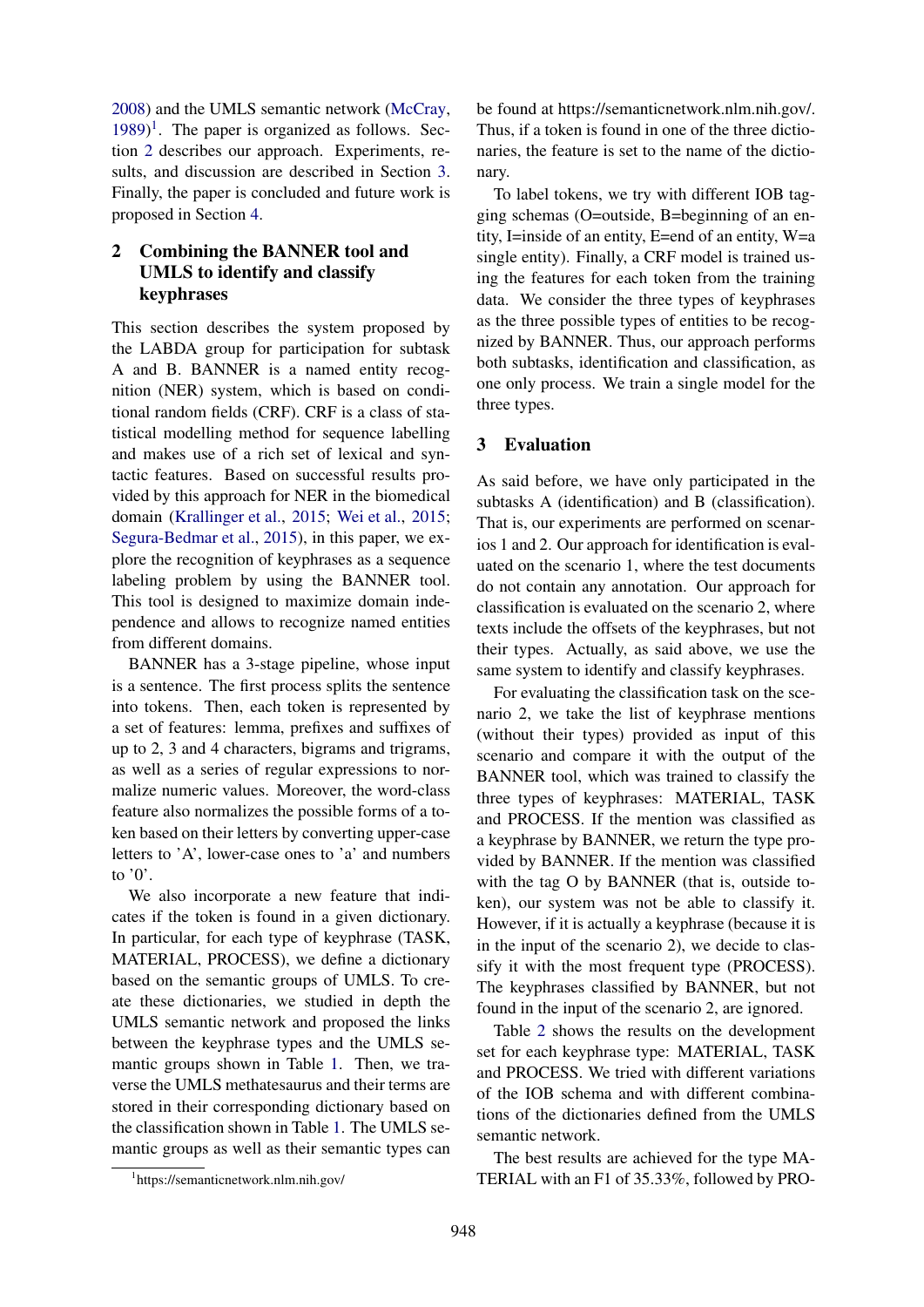| Type            | <b>UMLS</b> groups                                                                              |
|-----------------|-------------------------------------------------------------------------------------------------|
| <b>MATERIAL</b> | ANAT: Anatomy, CHEM: Chemicals and Drugs, GENE: Genes and Molecular sequences,                  |
|                 | LIVB: Living beings, OBJC: Objects, CONC: Concepts and Ideas                                    |
| <b>PROCESS</b>  | ACTI: Activities and Behaviors, DISO(T050: Experimental Model of Disease),                      |
|                 | OCCU:Occupations, PROC:Procedures, CONC:Concepts and Ideas (T185:Classification,                |
|                 | T089: Regulation or Law, T170: Intellectual product, T171: Language, T080: Qualitative Concept, |
|                 | T081:Quantitative Concept, T079:Temporal Concept)                                               |
| TASK            | DISO:disorders(all concepts except those classified with the semantic type T050),               |
|                 | PHEN:phenomena, PHYS:physology                                                                  |

Type IOB schema dictionaries **Precision**(%) Recall(%) F-Measure(%)<br>IO NO 59.45 23.48 33.67 MATERIAL IO | NO | 59.45 | 23.48 | 33.67 IO | Material | 59.74 | 25.08 | 35.33 IOB Material 61.29 23.66 34.14 IOBEW | Material | 62.73 | 23.66 | 34.36 TASK IO | NO | 18.51 | 7.29 | 10.47 IO Task 16.12 7.29 10.05 IOB | Task | 17.02 | 5.83 | 8.69 IOBEW | Task | 19.51 | 5.83 | 8.98 PROCESS  $IO$  | NO | 39.93 | 25.82 | **31.36** IO | Process | 40.00 | 25.60 | 31.22 IOB | Process | 41.76 | 24.06 | 30.53 IOBEW Process 40.87 22.73 29.21

Table 1: Linking between keyphrase types and UMLS semantic groups.

Table 2: Results on the development set for each type of keyphrase (scenario 1).

CESS with a 31.36% of F1. The system achieves the worst results for TASK  $(F1=10.47\%)$ . We study the list of keyphrases in the training dataset in order to know how many words form each keyphrase type. We observe that 41% of MATE-RIALS are formed by a single word, 32% of them are formed by two words, and the rest of MA-TERIALS (27%) are phrases with more than two words. Therefore, we can claim that a high percent of MATERIALS could be named entities. For the type of PROCESS, more than half are formed by one or two words (that is, they can be named entities), while the rest (48%) are phrases with more than two words. However, many of TASKS (74%) have three or more words. Thus, while CRF models have succeeded in the task of NER from the biomedical texts, the sequence labelling approach may not be the most appropriate for identifying keyphrases when they are formed by three or more words. Another possible cause of low results for TASK could be that the semantic linking between TASK and the UMLS semantic groups, which we defined for this work, is not suitable for the task.

Regarding the different settings, the IO schema seems to achieve the best results for the three keyphrase types. Only the use of the dictionary for MATERIALS achieves a significant improvement, while the rest of dictionaries do not seem to improve the performance. We proposed the three

submitted runs based on the results on the development set.

The final results of the task show that our system achieved an F1 of 0.33 for the subtask A and 0.23 for the subtask B, when the system is evaluated on the scenario 1 (without annotations). As expected, our results are better for the subtask B when it is classified on the scenario 2 (the offsets of the keyphrases are provided for the participants), achieving an F1 of 0.51.

#### 4 Conclusion

In this paper, we study if a sequence labelling approach is appropriate for the tasks of identification and classification of keyphrases from scientific publications. In particular, we use the BANNER tool, based on a CRF model and a rich set of lexical features. To classify the keyphrases, we study the UMLS semantic network and propose a linking between the keyphrases types and the UMLS semantic groups. Then, we extend the BANNER tool by incorporating a new feature that indicates if the token is found in one of the three dictionaries built from UMLS. Results are modest yet suggest promise for MATERIAL and PROCESS. As a future work, we plan to explore other dictionaries for the areas of computer science, physics and material science. Moreover, we plan to study an approach based on deep learning methods. Be